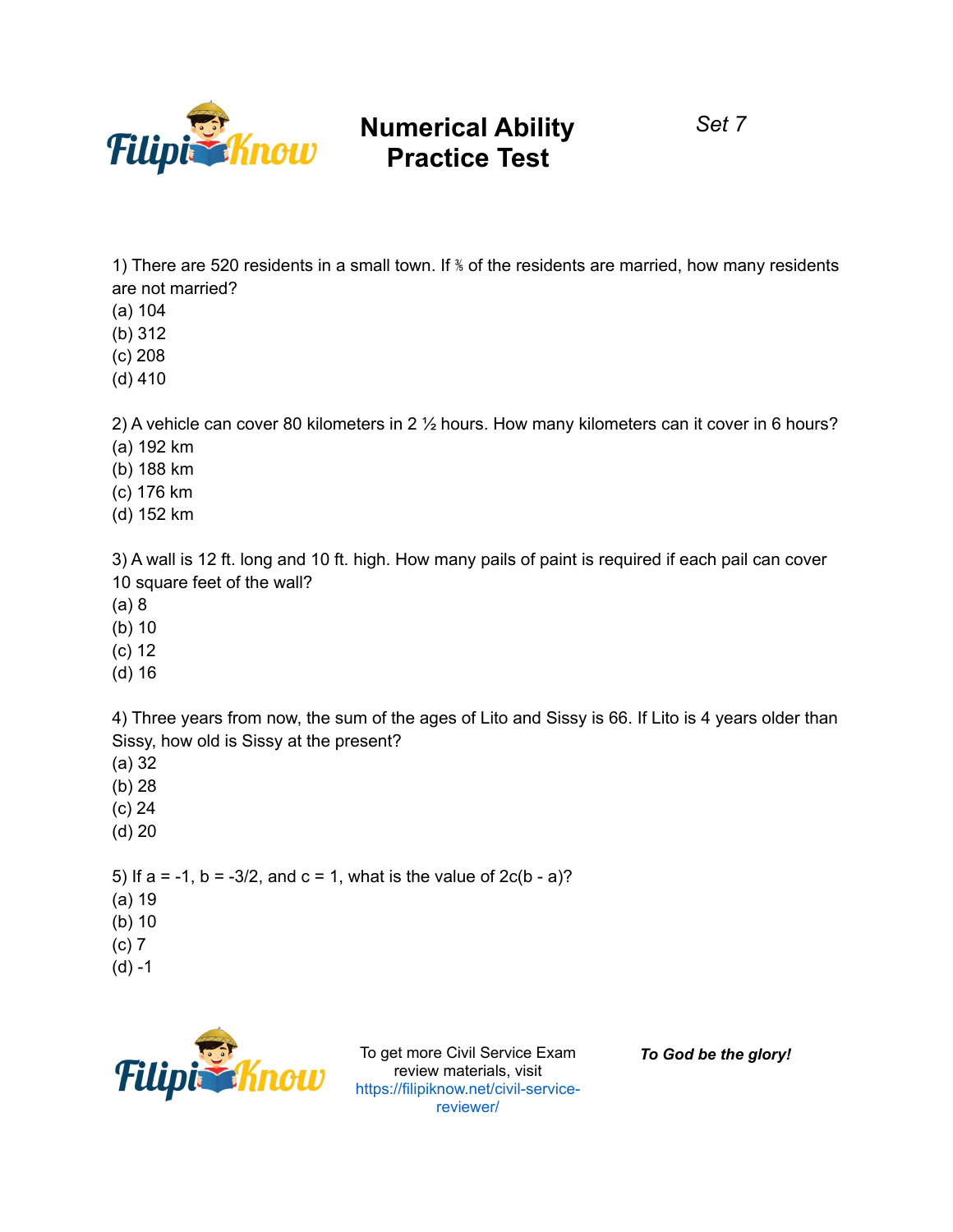

*Set 7*

6) I have two numbers. If I subtract them, I will get 8. Meanwhile, if I add them, I will obtain 62. Determine my smaller number.

(a) 35

(b) 33

(c) 29

(d) 27

7) If half of a number is decreased by 10, the result is less than 42. Which of the following is a possible value of the number?

(a) 120

(b) 112

(c) 104

(d) 98

8) If  $x = 11$  in  $2x + 3y = 58$ , what is the value of  $2y + 10$ ?

(a) 11

(b) 22

(c) 27

(d) 34

9) Sabrina is twice as old as Orwell. Meanwhile, Lei is 8 years older than Sabrina. 3 years from now, the sum of their ages is 77. How old is Orwell in the present?

(a) 15

(b) 12

- (c) 9
- (d) 7

10) What is the average of 9.32, 10.125, 4.15, 7.82, and 0.03?

(a) 5.550

(b) 5.734

(c) 6.108



To get more Civil Service Exam review materials, visit https://filipiknow.net/civil-servicereviewer/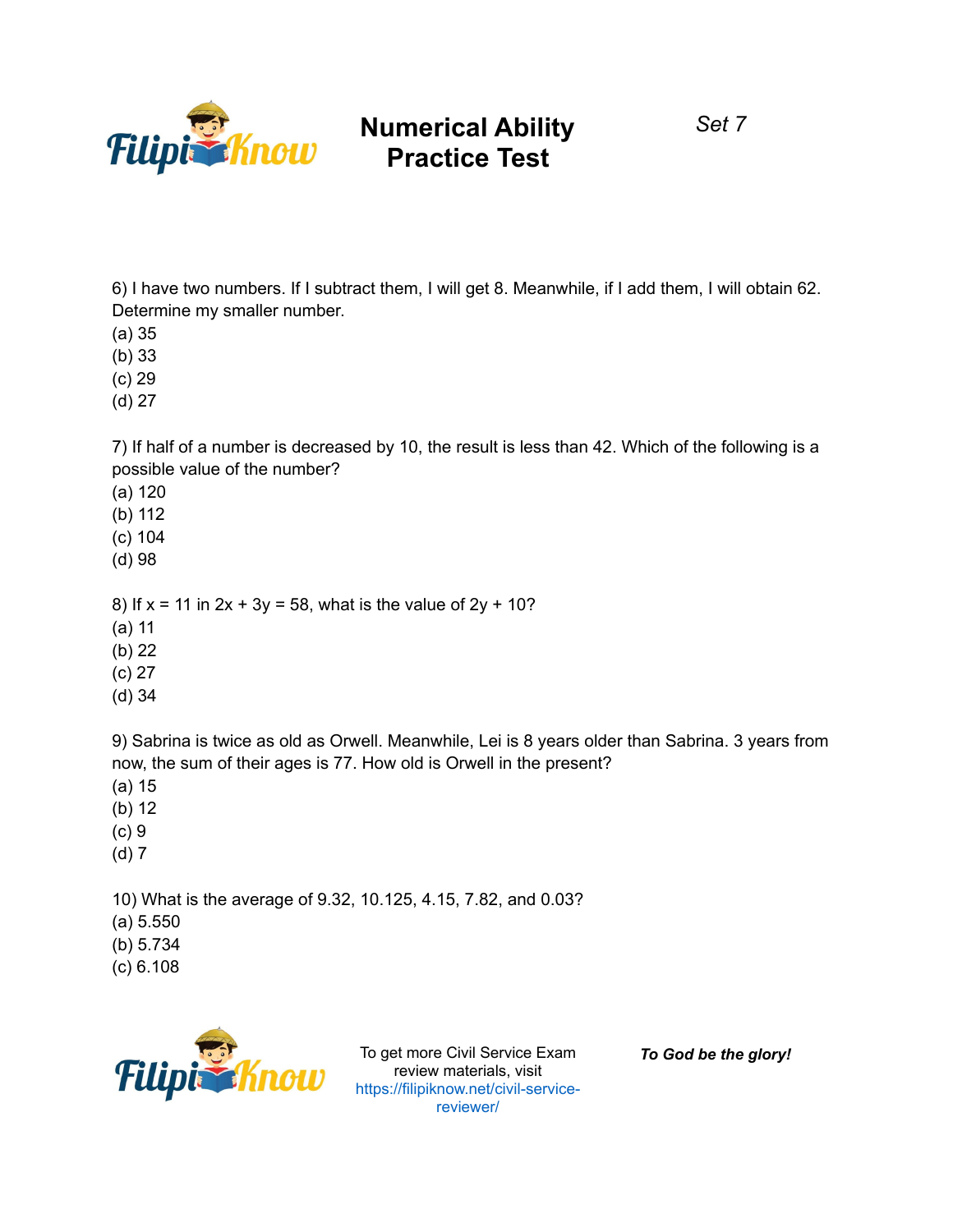

*Set 7*

(d) 6.289

11) Perform the operation: -⅓ + ⅖

- (a) 1/15
- $(b) 1/15$
- (c) 11/8
- (d) -11/8

12) What percent of 1 ⅓ is ⅓?

- (a) 15%
- (b) 25%
- (c) 35%
- (d) None of the above

13) Multiply 2 ½ by twice of its reciprocal

- (a) ⅓
- (b) ½
- (c) 3
- (d) 2

14) ⅕ of what number is 16? (a) 21 (b) 16/5 (c) 80 (d) 120

15) 12 years ago, the sum of the ages of Dona and Ariel was 23. If Ariel is 17 years younger than Dona, how old is Dona at the present?

- (a) 15
- (b) 22
- (c) 27
- (d) 32



To get more Civil Service Exam review materials, visit https://filipiknow.net/civil-servicereviewer/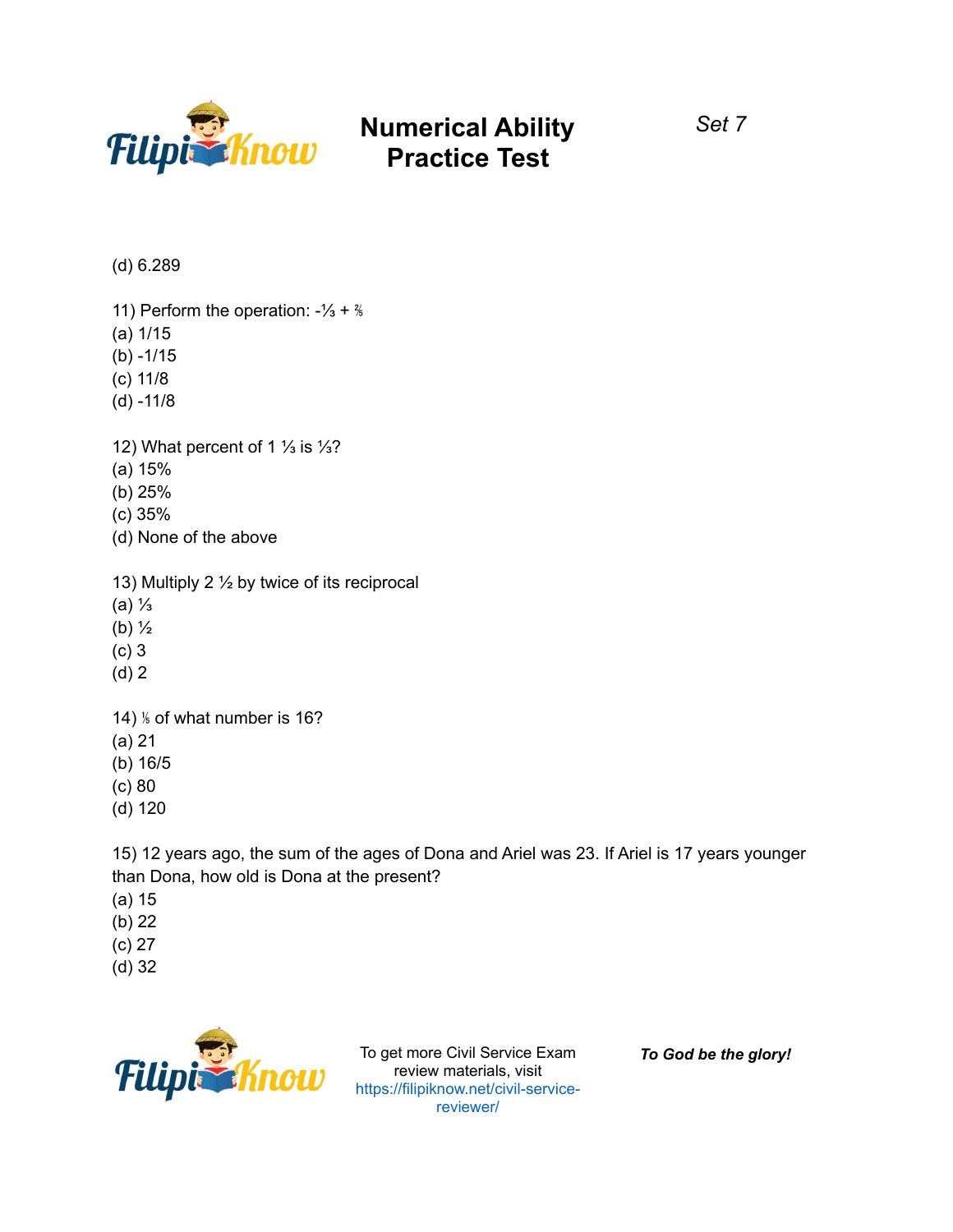

*Set 7*

16) It takes 350 square feet of tiles to cover a living room. If the living room is 25 ft. long, what is the possible width of the room?

- (a) 14 ft.
- (b) 12.5 ft.
- (c) 10 ft
- (d) 8.5 ft.

17) To fence a rectangular lot, Farmer Julio needs 252 meters of fencing material. He is uncertain about the length of the farm but he is sure that it is 30 meters wide. How long is Farmer Julio's rectangular lot?

- (a) 96 meters
- (b) 84 meters
- (c) 76 meters
- (d) 64 meters
- 18) Solve for *x*: 3 + 2(x 4) 8 = 17
- (a) 12
- (b) 15
- (c) 18
- (d) 20

19) How many 8's are there in ⅓ raised to the fourth power?

- (a) 1/324
- (b) 1/496
- (c) 1/588
- (d) 1/648

20) An item was tagged with a 15% discount. If its original price is Php 1200, how much will be your change if you pay Php 2000 for the item?

- (a) Php 800
- (b) Php 920



To get more Civil Service Exam review materials, visit https://filipiknow.net/civil-servicereviewer/